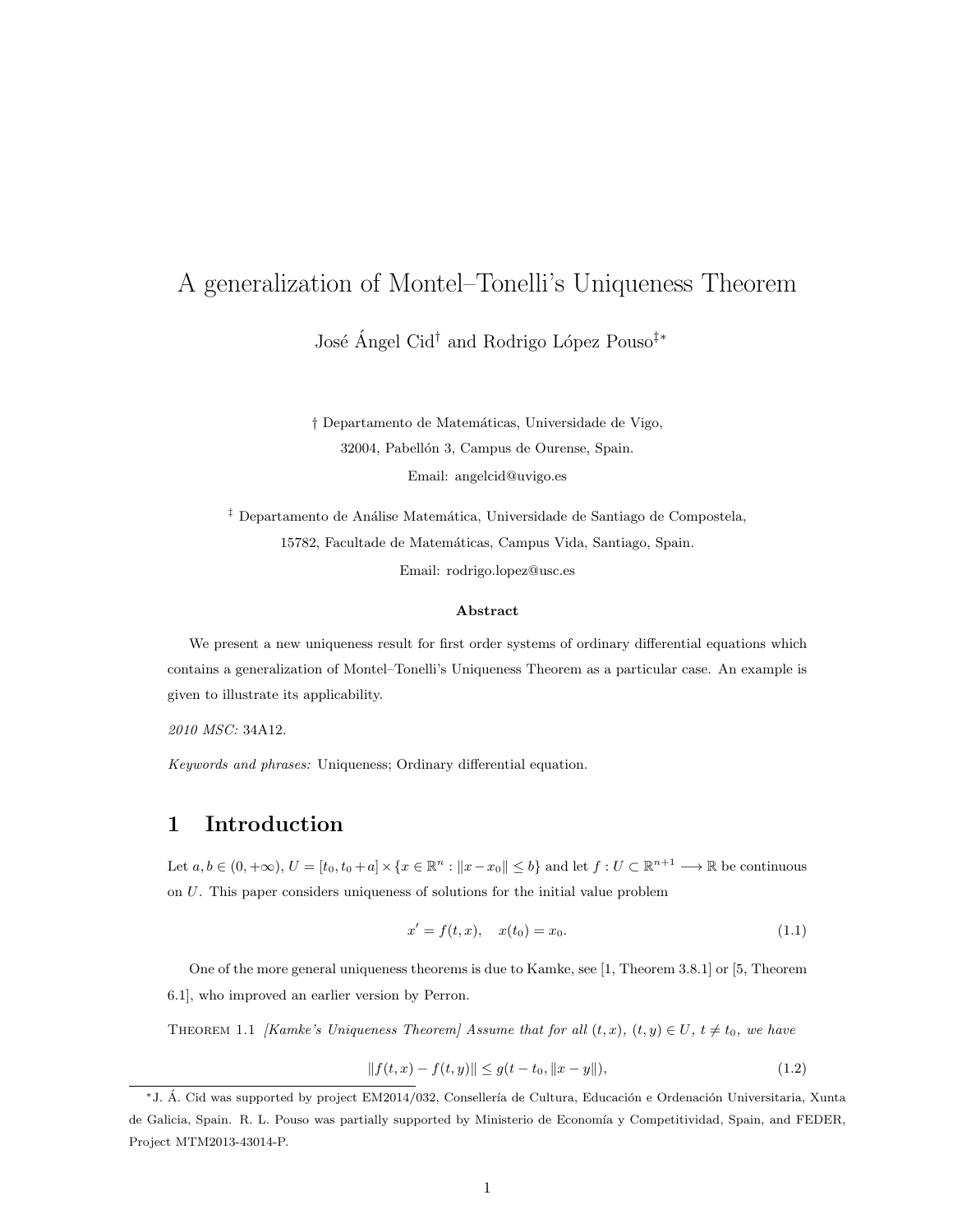for some continuous function  $g : (0, a] \times [0, 2b] \longrightarrow [0, +\infty)$  such that for every  $c \in (0, a)$ ,  $x(t) \equiv 0$  is the only solution of

$$
x'(t) = g(t, x(t)) \quad \text{for all } t \in (0, c), \text{ and } \lim_{t \to 0^+} \frac{x(t)}{t} = 0. \tag{1.3}
$$

Then the initial value problem (1.1) has at most one solution in  $[t_0, t_0 + a]$ .

While many uniqueness results follow from Kamke's Theorem (e.g. Lipschitz's, Osgood's, and many more, see [1, Corollary 1.15.6]), its conditions are in general difficult to check. In this paper we introduce novel conditions on the function  $g(t, x)$  which imply that it satisfies the assumptions in Kamke's Theorem, thus getting new applicable criteria for the uniqueness of (1.1). In particular, we are going to improve on Montel–Tonelli's Uniqueness Theorem [1, Theorem 1.5.1].

THEOREM 1.2 [Montel–Tonelli's Uniqueness Theorem] Assume that for all  $(t, x)$ ,  $(t, y) \in U$ ,  $t \neq t_0$ , we have

$$
|| f(t, x) - f(t, y)|| \le p(t - t_0)\psi(||x - y||),
$$
\n(1.4)

where  $p:(0,a]\longrightarrow (0,+\infty)$  is integrable, and  $\psi:[0,2b]\longrightarrow [0,+\infty)$  is continuous and

$$
\int_{0^{+}} \frac{dr}{\psi(r)} = +\infty. \tag{1.5}
$$

Then the initial value problem (1.1) has at most one solution in  $[t_0, t_0 + a]$ .

#### 2 New uniqueness criteria

The main result in this paper extends Montel–Tonelli's Uniqueness Theorem by letting  $\psi$  depend also on the  $t$  argument in  $(1.4)$ .

THEOREM 2.1 A continuous function  $g : (0, a] \times [0, 2b] \longrightarrow [0, +\infty)$  satisfies the conditions of Kamke's Uniqueness Theorem provided that  $g(t, x) > 0$  if  $x > 0$  and  $g(t, x) \leq p(t)\psi(t, x)$ , where  $p : (0, a] \longrightarrow$  $(0, +\infty)$  is measurable,  $\psi : (0, a] \times [0, 2b] \rightarrow [0, +\infty)$  is continuous and satisfies the following properties:

- (i)  $\psi(t, 0) = 0$  for all  $t \in (0, a]$ ;
- (ii)  $\psi$  is nonincreasing with respect to its first variable; and
- (iii) For every increasing and differentiable function  $u : (t_1, t_2] \subset (0, a] \longrightarrow (0, 2b)$  such that

$$
\lim_{t \to t_1^+} \frac{u(t)}{t - t_1} = 0,\tag{2.6}
$$

we have

$$
\limsup_{t \to t_1^+} \left( \int_{u(t)}^{u(t_2)} \frac{dr}{\psi(r,r)} - \int_t^{t_2} p(s) \, ds \right) > 0. \tag{2.7}
$$

**Proof.** Reasoning by contradiction, we assume that  $x(t)$  is a nontrivial solution of (1.3). We can then find  $t_1, t_2 \in [0, a]$  such that  $x(t_1) = 0$  and  $x(t) > 0$  for all  $t \in (t_1, t_2]$ .

The assumptions imply that  $x'(t) = g(t, x(t)) > 0$  for all  $t \in (t_1, t_2]$ , and therefore x is increasing.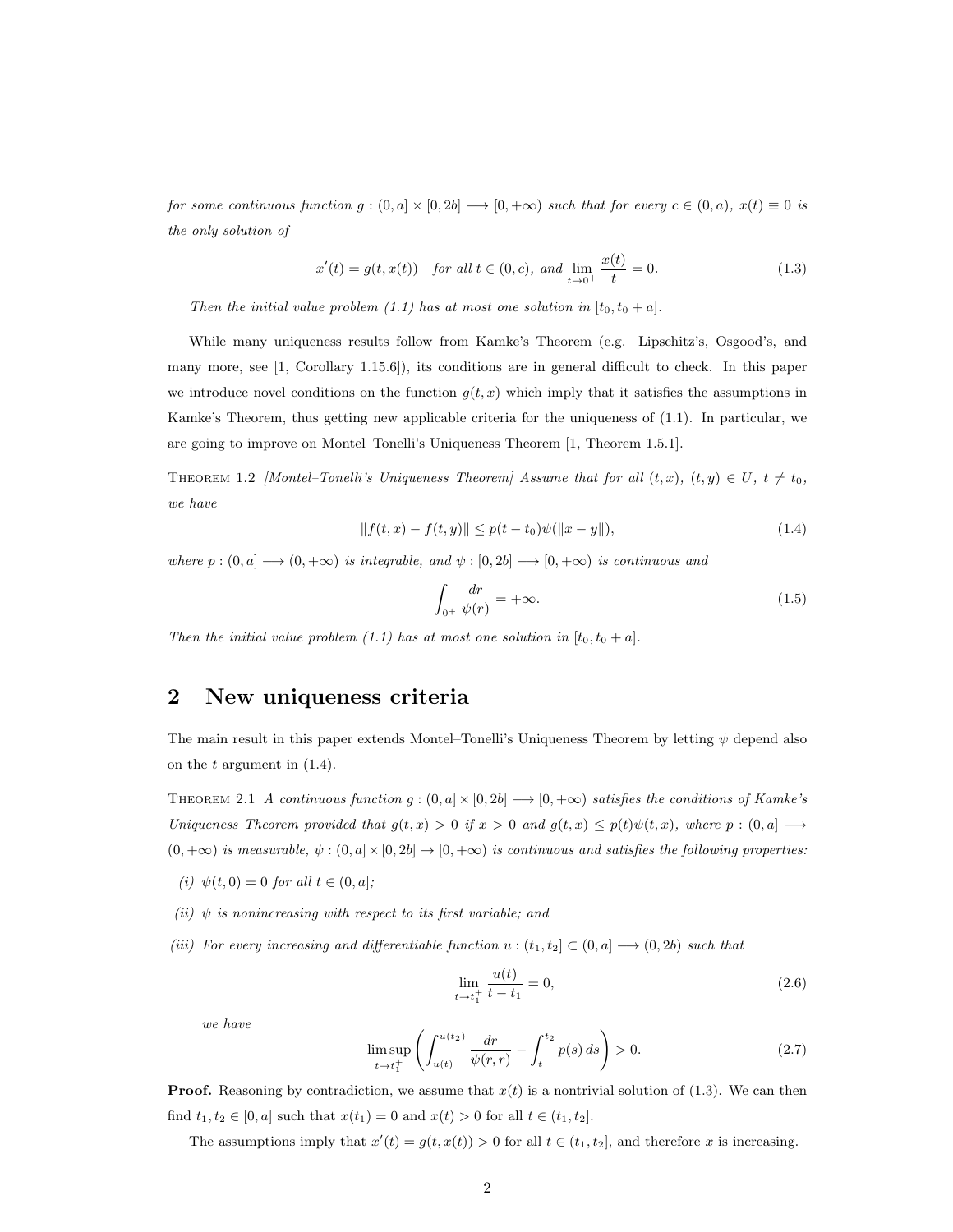If  $t_1 = 0$ , then  $x(t)$  satisfies (2.6) because it is a solution of (1.3); otherwise, we deduce from L'Hôpital's rule that

$$
\lim_{t \to t_1^+} \frac{x(t)}{t - t_1} = \lim_{t \to t_1^+} x'(t) = \lim_{t \to t_1^+} g(t, x(t)) = g(t_1, 0) = 0.
$$

Hence  $x(t)$  satisfies (2.6). In particular, we can assume without loss of generality that  $0 < x(t) < t$  for all  $t \in (t_1, t_2]$  and, therefore,  $x^{-1}(r) > r$  for all  $r \in (0, x(t_2)]$ .

For every  $t \in (t_1, t_2)$  we have  $x'(t) \leq p(t)\psi(t, x(t))$ , and then the change of variables formula yields

$$
\int_{t}^{t_2} p(s)ds \ge \int_{t}^{t_2} \frac{x'(s)}{\psi(s, x(s))}ds = \int_{x(t)}^{x(t_2)} \frac{dr}{\psi(x^{-1}(r), r)}
$$

Since  $\psi$  is nonincreasing with respect to its first argument, and  $x^{-1}(r) > r$  on  $(0, x(t_2)]$ , we deduce that

$$
\int_{t}^{t_2} p(s)ds \ge \int_{x(t)}^{x(t_2)} \frac{dr}{\psi(r,r)} \quad \text{for every } t \in (t_1, t_2],
$$

and we obtain a contradiction with (2.7) with  $u(t) = x(t)$ .

Theorem 2.1 is a variant of [2, Theorem 3.1], less general but easier to prove and, we intend to show, easier to apply. Taking  $p(t) = 1/t$  and  $\psi(t, x) = x$  in Theorem 2.1 we obtain as a particular case the celebrated Nagumo's uniqueness theorem, see [1, Theorem 1.6.2], that has attracted a renewed interest in recent years, see [3, 4, 6, 7]. As an immediate consequence of Theorem 2.1 we also obtain the following generalization of Montel–Tonelli's Uniqueness Theorem.

THEOREM 2.2 Problem (1.1) has at most one solution in  $[t_0, t_0 + a]$  provided that

$$
|| f(t, x) - f(t, y)|| \le p(t - t_0) \psi(t - t_0, ||x - y||) \quad \text{for all } (t, x), (t, y) \in U, \ t \ne t_0,
$$
 (2.8)

where  $p : (0, a] \longrightarrow (0, +\infty)$  is integrable,  $\psi : (0, a] \times [0, 2b] \longrightarrow [0, +\infty)$  is continuous,  $\psi$  satisfies conditions (i) and (ii) in Theorem 2.1, and

$$
\int_{0^+} \frac{dr}{\psi(r,r)} = +\infty. \tag{2.9}
$$

.

Theorem 2.2 is a strict generalization of Montel–Tonelli's Theorem as we emphasize in our next corollary. Notice that it is based on conditions which replace Lipschitz constants by certain nonintegrable functions of t, thus falling outside the scope of Montel–Tonelli's Theorem, and providing us with a criterion in the spirit of Nagumo's.

COROLLARY 2.1 Problem (1.1) has at most one solution in  $[t_0, t_0 + a]$  provided that for some  $c > 0$  we have

$$
||f(t,x) - f(t,y)|| \le \frac{c}{(t-t_0)h(t-t_0)} ||x-y|| \quad \text{for all } (t,x), (t,y) \in U, \ t \ne t_0,
$$
 (2.10)

where  $h: (0, a] \to (0, +\infty)$  is continuous, nonincreasing and satisfies

$$
\int_{0^+} \frac{1}{t \, h^2(t)} dt < +\infty \quad \text{and} \quad \int_{0^+} \frac{1}{t \, h(t)} dt = +\infty.
$$

**Proof.** Use Theorem 2.2 with  $p(t) = \frac{c}{th^2(t)}$  and  $\psi(t, x) = h(t) x$ .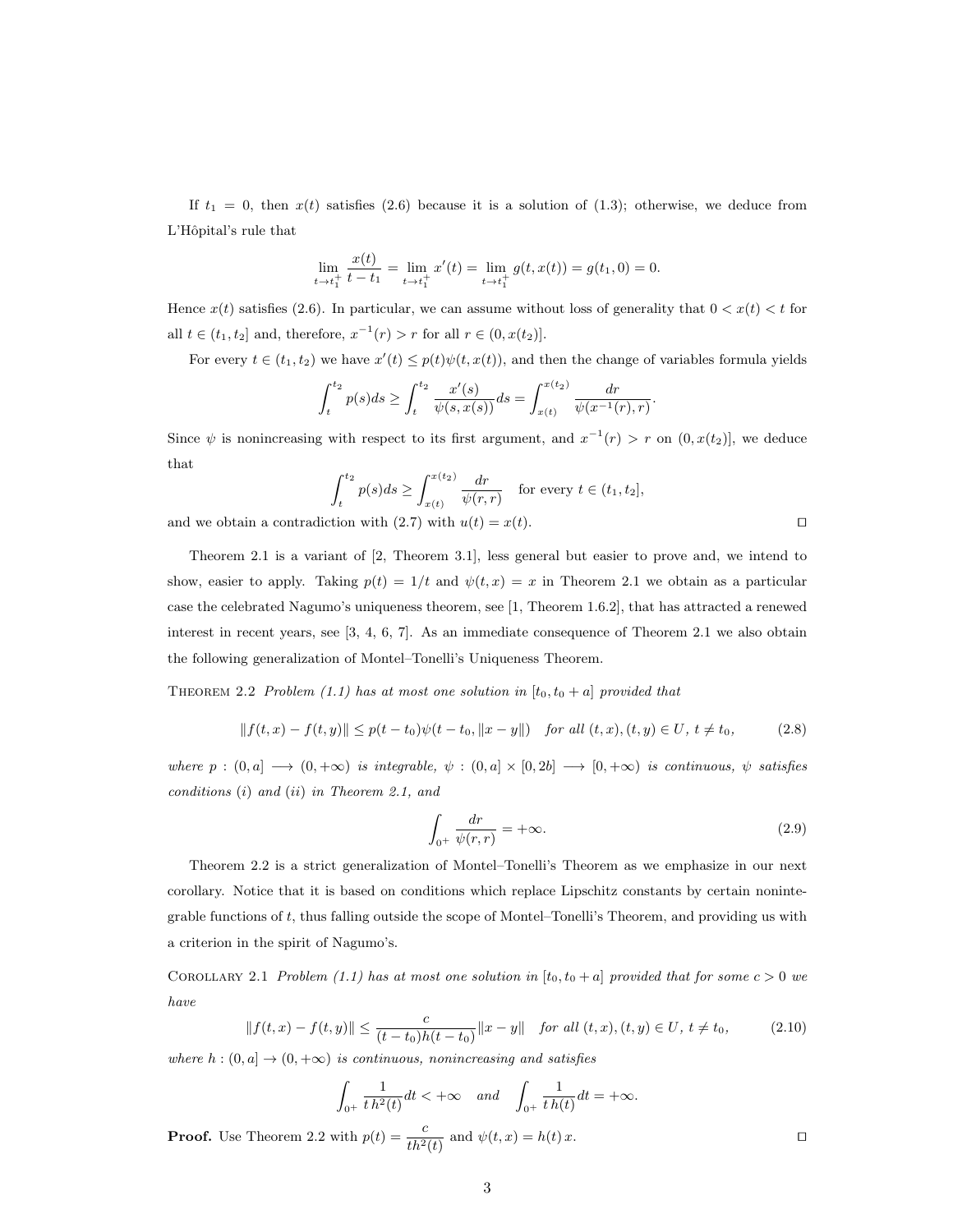The particular choice  $h(t) = 1 - \ln t$  for  $t \in (0, e)$  provides the following consequence.

COROLLARY 2.2 Problem (1.1) has at most one solution in [ $t_0, t_0 + a$ ] for any  $a \in (0, e)$ , provided that for some  $c > 0$  we have

$$
||f(t,x) - f(t,y)|| \le \frac{c}{(t-t_0)(1 - \ln(t-t_0))} ||x-y|| \quad \text{for all } (t,x), (t,y) \in U, \ t \ne t_0.
$$
 (2.11)

Other functions can be used in (2.11) instead of  $c/[(t-t_0)(1-\ln(t-t_0))]$ .

COROLLARY 2.3 Problem (1.1) has at most one solution in some  $[t_0, t_0 + \hat{a}] \subset [t_0, t_0 + a]$  provided that

$$
|| f(t, x) - f(t, y)|| \le q(t - t_0) ||x - y|| \quad \text{for all } (t, x), (t, y) \in U, \ t \ne t_0,
$$
\n
$$
(2.12)
$$

where  $q:(0,a]\longrightarrow (0,+\infty)$  is continuous and

$$
\limsup_{t \to 0^+} q(t) t (1 - \ln t) < +\infty.
$$
\n(2.13)

**Proof.** Condition (2.13) implies the existence of constants  $c > 0$  and  $\hat{a} \in (0, a]$  such that

$$
q(t) \le \frac{c}{t(1-\ln t)} \quad \text{for all } t \in (0, \hat{a}],
$$

and therefore we can apply Theorem 2.2 on  $[t_0, t_0 + \hat{a}]$ .

Finally, we show an example of the applicability of Corollaries 2.2 and 2.3.

Example 2.1 We are going to study the existence and uniqueness of solutions for

$$
x' = \sqrt{\alpha |x| + \beta^2 t^2 (\gamma - \delta \ln t)^2}, \quad t > 0, \quad x(0) = 0,
$$
\n(2.14)

where  $\alpha, \beta, \gamma$  and  $\delta$  are positive constants. Notice that we have more than one solution if  $\beta = 0$ , e.g.  $x(t) = 0$  and  $x(t) = \alpha t^2/4$ .

First, we rewrite the previous problem in terms of (1.1) with  $t_0 = 0$ : we fix  $a \in (0,1)$  and  $b > 0$ , and we define

$$
f(t,x) = \begin{cases} \sqrt{\alpha |x| + \beta^2 t^2 (\gamma - \delta \ln t)^2}, & \text{if } (t,x) \in (0,a] \times [-b,b], \\ \sqrt{\alpha |x|}, & \text{if } t = 0 \text{ and } x \in [-b,b]. \end{cases}
$$

This function f is continuous on  $[0, a] \times [-b, b]$ . Since  $f(t, x)$  is sublinear in x, we can assume that  $b > 0$  is sufficiently large so that (1.1) with  $t_0 = 0$  has at least one solution on the whole of [0, a], and such a solution is necessarily positive on  $(0, a]$ .

Now for the uniqueness. If  $t \in (0, a]$  and  $|x| < |y| \leq b$ , then there is some  $z \in (x|x|, |y|)$  such that

$$
|f(t,x)-f(t,y)|=\frac{\alpha}{2\sqrt{\alpha\,z+\beta^2\,t^2\,(\gamma-\delta\ln t)^2}}||x|-|y||\leq \frac{\alpha}{2\beta\,t\,(\gamma-\delta\ln t)}|x-y|.
$$

Therefore, we can use Corollary 2.3 with

$$
q(t) = \frac{\alpha}{2\beta t \left(\gamma - \delta \ln t\right)},
$$

to ensure that (1.1) has a unique solution on some  $[0, \hat{a}] \subset [0, a]$  (in fact we have uniqueness on  $[0, a]$ : the solution  $x(t)$  cannot bifurcate at any  $t \in (\hat{a}, a]$  because the classical Lipschitz's Theorem applies in neighborhoods of points  $(t, x(t)) \in (0, a) \times (-b, b)$  if  $x(t) > 0$ .